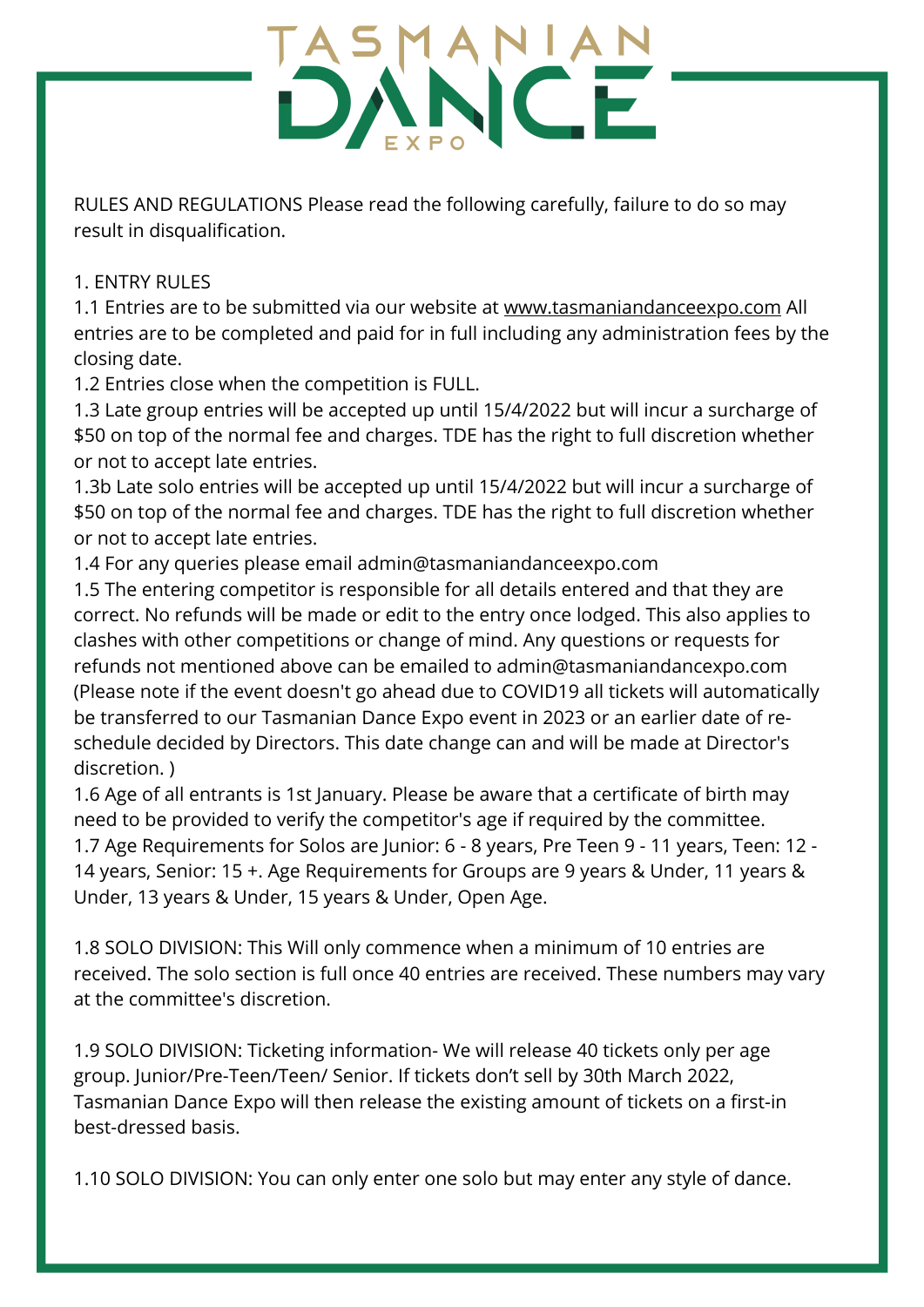1.11 GROUP DIVISION: A group section will only commence when a minimum of 5 entries are received. The section is full once 20 entries are received. These numbers may vary at the committee's discretion.

1.12 GROUP DIVISION: Only three groups can be entered per dance school, per age group.

1.13 GROUP DIVISION: A minimum number of 5 people is required to make up a group. 1.14 GROUP DIVISION: Open to all dance styles.

1.15 For further clarification on which section to enter, contact the committee.

1.16 Tasmanian Dance Expo along with its directors and committee has the ability to amend the program at any time.

1.17 Changes to entries, errors, and admissions by the directors or committee are permitted.

1.18 If dance schools are entering more than 1 group in the same age group they will need to have different names (i.e Dance School A, Dance School B).

### 2. COMPETITION RULES

2.1 Competitors enter and compete at their own risk. Tasmanian Dance Expo, all directors, and committee accept no responsibility for any injury or accidents that may occur to any competitor, audience member, or anyone else that may be present. 2.2 All routines inc music, lyrics, costume, and overall performance must be ageappropriate.

2.3 TIME LIMITS Solo Sections Junior ( Age 6-8) 2 minutes 30 seconds max. Pre-Teen (Age 9-11) 2 minutes 30 seconds max. Teen (Age 12-14) 3 minutes max. Senior (Age 15+) 3 minutes max.

Group Sections 9 years & Under -3 minutes max. 11years & Under- 3 minutes max. 13 years & Under - 4 minutes max. 15 years & Under - 4 minutes max. Open – 5 Minutes max.

2.4 Any competitor going over the time limit will be disqualified from awards but can still perform.

2.5 PROPS: Handheld items only to be used (i.e, hats, canes, umbrella, etc) there is to be no passing of props to the competitor/teacher during the performance. The competitor must be able to take on and take off the prop themselves. This rule applies to solo and group sections.

2.6 No jumping off stage and no throwing any items into the audience.

2.7 All solo entrants must be in the correct age group, however, in the group sections they can be younger than the age advised but not older.

2.8 Competitors must report to the stage manager/marshall 30 minutes prior to the age group commencing.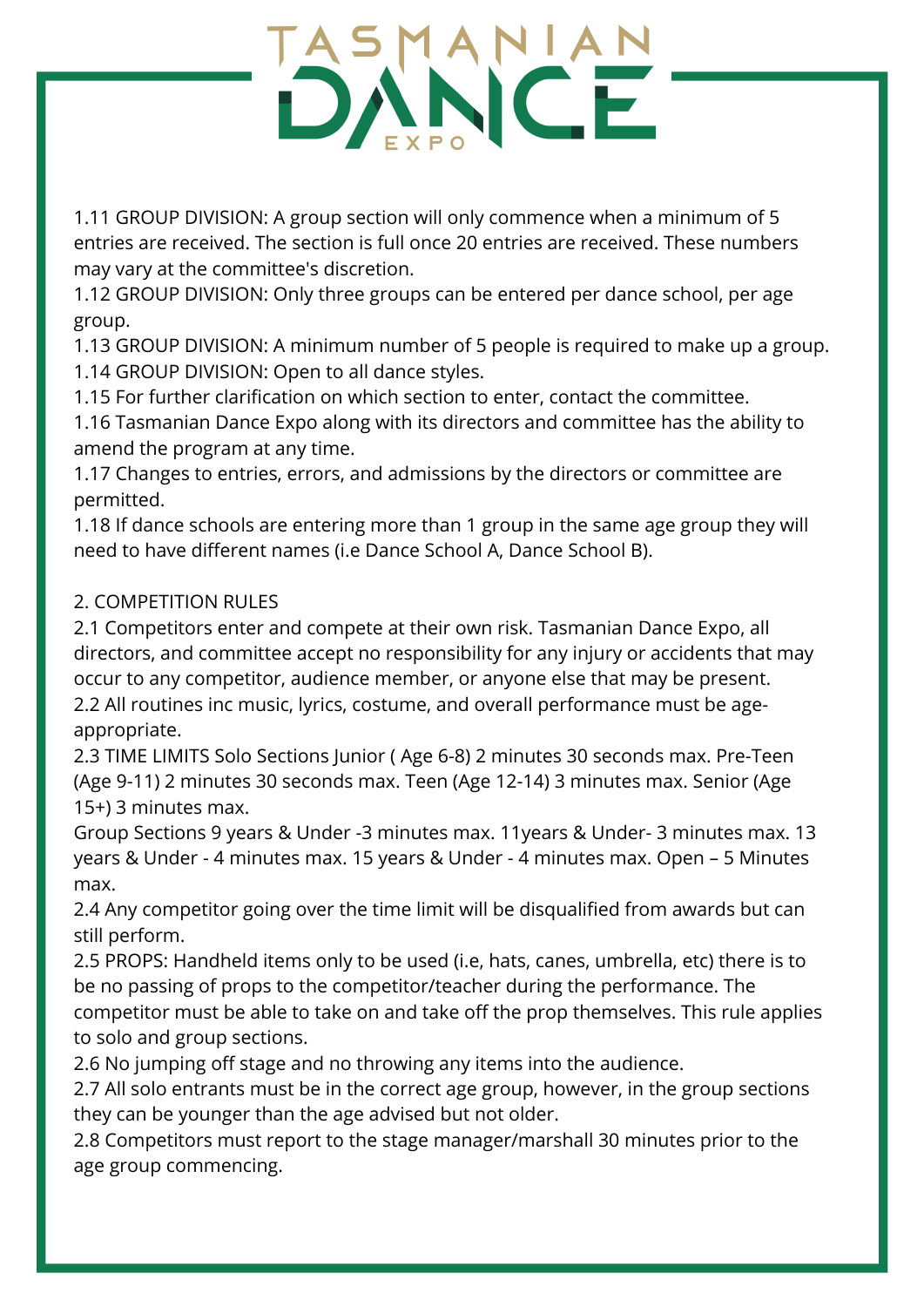2.9 Restarting of routines for anyone who starts and then stops will be at the adjudicator's discretion. It will also be at their discretion if the routine will then be adjudicated or not.

2.10 Assisting/prompting is prohibited unless by the adjudicator/s.

2.11 No responsibility will be taken by the Tasmanian Dance Expo for any music, props, or any other items left behind.

- 2.12 Strictly no rehearsing on stage before or during the event.
- 2.13 Basic lighting will be provided.

2.14 No microphones will be used unless the Tasmanian Dance Expo, its directors, or committee decides they are required for a particular event/section.

2.15 SOLO DIVISION Each solo division Junior/Pre-Teen/Teen/Senior will be battling it out to be crowned the Tassie Solo Star of their age division. The top 10 from each solo age group will be announced on stage at the awards ceremony. From the top 10, ONLY the top 5 will then be announced to be invited back to compete at the 'Galaxy Gala' evening event. Our top 5 dancers from each division will then have the chance to be crowned The Tassie Solo Star in their age division. Cash prizes/trophies will be gifted to Runner Up/2nd Runner Up/Winner of each age division.

GROUP DIVISIONS Each group division 9yrs/11yrs/13yrs/15yrs and open will be battling it out to be crowned the "Tassie Cosmos" of their age division. The Top 5 will be announced to be invited back to compete at the 'Galaxy Gala' evening event. The Top 5 groups will then be battling it out to be crowned The "Tassie Cosmos" Winners. Cash prizes/trophies will be gifted to the 2nd Runner Up/ Winner of each age division. 9&U group divisions will not perform at the Galaxy Gala and their awards will be done Friday 22nd April.

### 3. ADJUDICATOR RULES

3.1 The adjudicator/s decision is final.

3.2 All decisions made by adjudicators are final and no discussions about this can be had unless approved by the director/s.

3.3 Please don't approach adjudicators during the competition. For any queries /issues please see your directors or committee member

3.4 - For details on the award system and reports please see www.tasmaniandanceexpo.com for further details.

#### 4. ADMINISTRATION RULES

4.1 Tasmanian Dance Expo directors and committee have the right to disqualify any competitor if deemed unsuitable or breaches any of the rules.

4.2 Competitors, audience members and anyone else that may be present can be removed and banned from the venue and event based on behavior.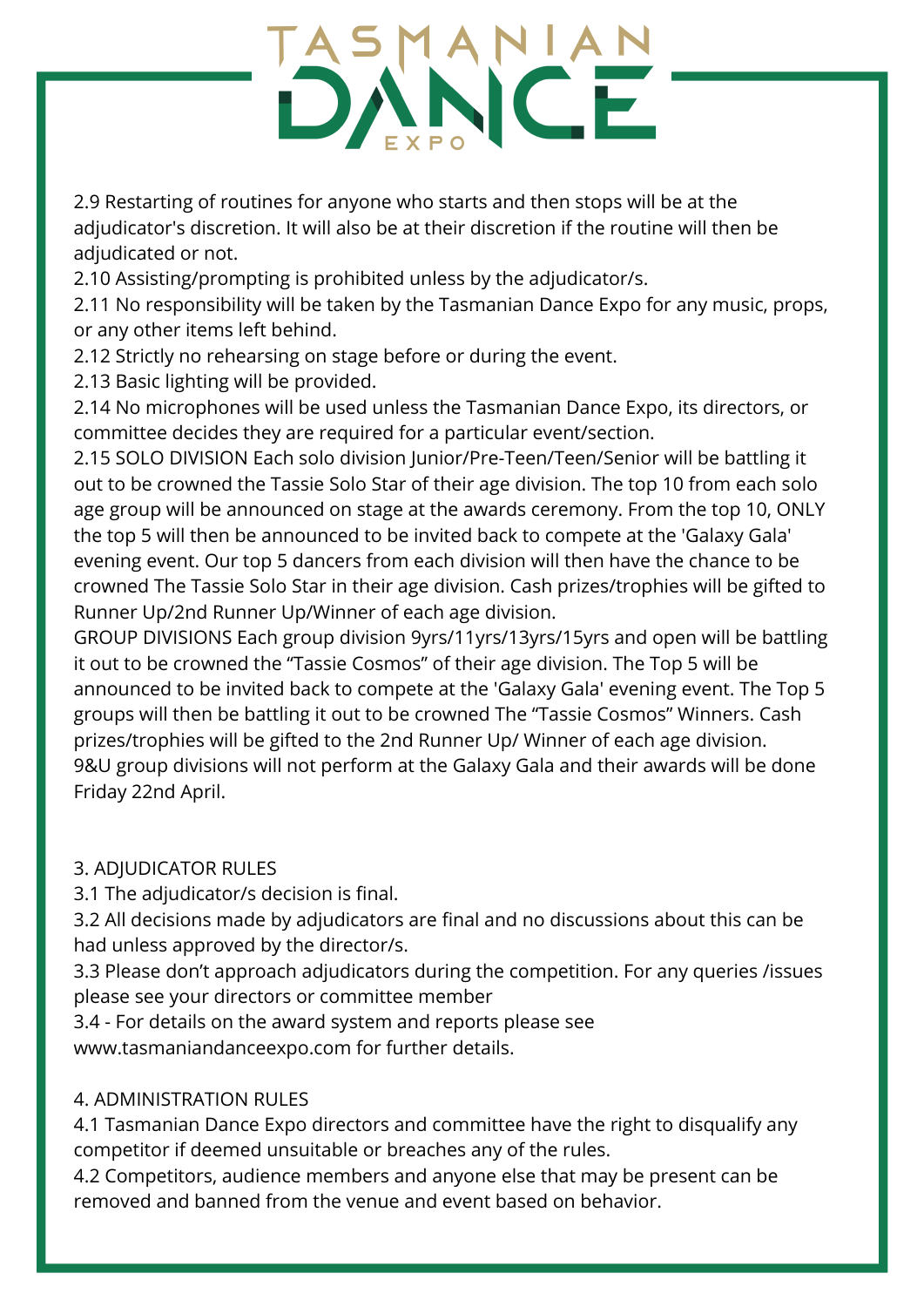4.3 Copyright- Must be adhered to at all times. Tasmanian Dance Expo is in no way responsible for any breaches of copyright. For more information please contact APRA & AMCOS.

4.4 Photography/Video and Recording are prohibited during the competition but can be used during the awards ceremonies.

5. Music Rules

5.1 Music must be uploaded to The Tasmanian Dance Expo Dance Comp Genie System prior to the event commencing. Make sure all music is uploaded by the cut-off date to be eligible to compete.

5.1b Voice critiques will be available at the conclusion of the competition on your dance comp genie dashboard.

5.2 Music must not include any vulgar or offensive language. It must also be ageappropriate. Disqualification can occur if the above is breached.

5.3 Time limits are strictly enforced and can be found under entry rules.

5.4 Music must be checked prior to the competition there will be no chance to check this prior to the event.

5.5 Please see the admin section for rules on Copyright.

### 6. BACKSTAGE RULES

6.1 All people required backstage will need a Working with Vulnerable People card this includes all teachers/teachers assistants and chaperones. No one will be allowed backstage without showing this card to the committee.

6.2 You must report to the stage manager/ marshall 30 minutes prior to your section commencing, failure to do so may result in missed performance or disqualification. 6.3 Aside from the competitor, only 1 teacher/chaperone or teacher assistant will be allowed backstage. An extra person may be allowed but you will need to contact the committee prior to the event to discuss this.

6.4 Changing is to be done in the dressing rooms only unless a quick change is required backstage (please contact the committee prior to the event if this is you). 6.5 Rehearsing of items can only be done in dressing room areas, please refrain from rehearsing in hallways.

### 7. PARENT/ GUARDIAN RESPONSIBILITIES FOR THE WHOLE EVENT.

7.1 Children aged 16 and under are required to have a parent/guardian with them at all times who accepts full responsibility for the child.

7.2 Security will be notified of any children 16 and under are unaccompanied.

### 8. DRESSING ROOMS

8.1 All schools are responsible for the areas allocated to them.

8.2 Please be respectful of other dance schools, the space, and any other items you are utilizing.